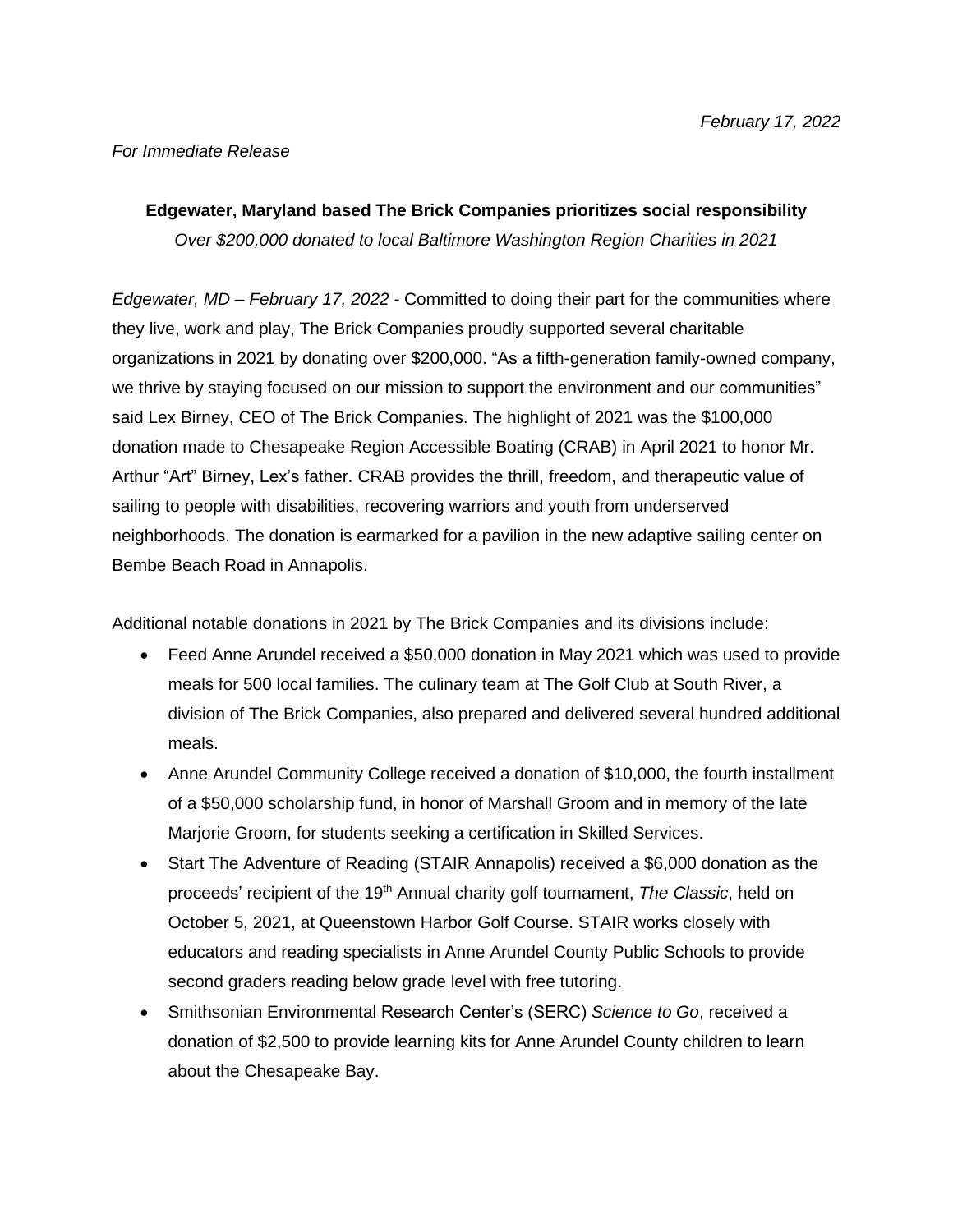- Anne Arundel Medical Center Foundation's *Community Response Fund*, which directs funds to the needs of frontline hospital staff that care for our community, received a \$2,000 donation in recognition of The Brick Companies employees, customers, and partners.
- Boys and Girls Club of Annapolis & Anne Arundel County (BGCAA) received \$7,700 in September 2021 for sponsorship of the 20th annual *Adrian L. Merton Tee It Up for Education* Golf Tournament held at The Golf Club at South River. The tournament helped raise funds to support BGCAA's six clubs and the 2,800 youth served annually.
- Scenic Rivers Land Trust received \$5,000 in April 2021 for *Walk for the Woods* sponsorship, an annual celebration of outdoor exploration and recognizing the power of land protection that enhances quality of life, provides wildlife habitat, and supports Bay and River health.
- Multiple local charities received over \$8,000 of free golf credits to be redeemed at Queenstown Harbor, a division of The Brick Companies.
- YMCA Camp Letts, Nourish Now and Chesapeake Bay Environmental Center were three local charities to receive a combined \$11,500 through The Brick Companies Employee Wellness Program that utilizes the GivHero platform.

"2021 was another tough year for many charitable organizations within our community. They faced increased demand yet simultaneously experienced decreased operational capacity." said Shelly Ford, Chief Responsibility Officer of The Brick Companies. "Supporting our community has always been the foundation of The Brick Companies, and after the year we've had, we are confident that the donations from The Brick Companies and their divisions have helped these organizations deliver their mission to support our communities."

## Looking Ahead

2022 marks the 130<sup>th</sup> Anniversary of The Brick Companies. "To acknowledge this significant milestone, The Brick Companies will be donating \$130,000 to Anne Arundel Medical Center (AAMC) for the J. Kent McNew Medical Center," said Julie Natoli, Principal of The Brick Companies. The J. Kent McNew Family Medical Center is a stand-alone mental health facility that provides both inpatient and outpatient mental health services. She continued by saying, "Both AAMC and The Brick Companies are committed to increasing access to high-quality mental health care for those in our community who need the support."